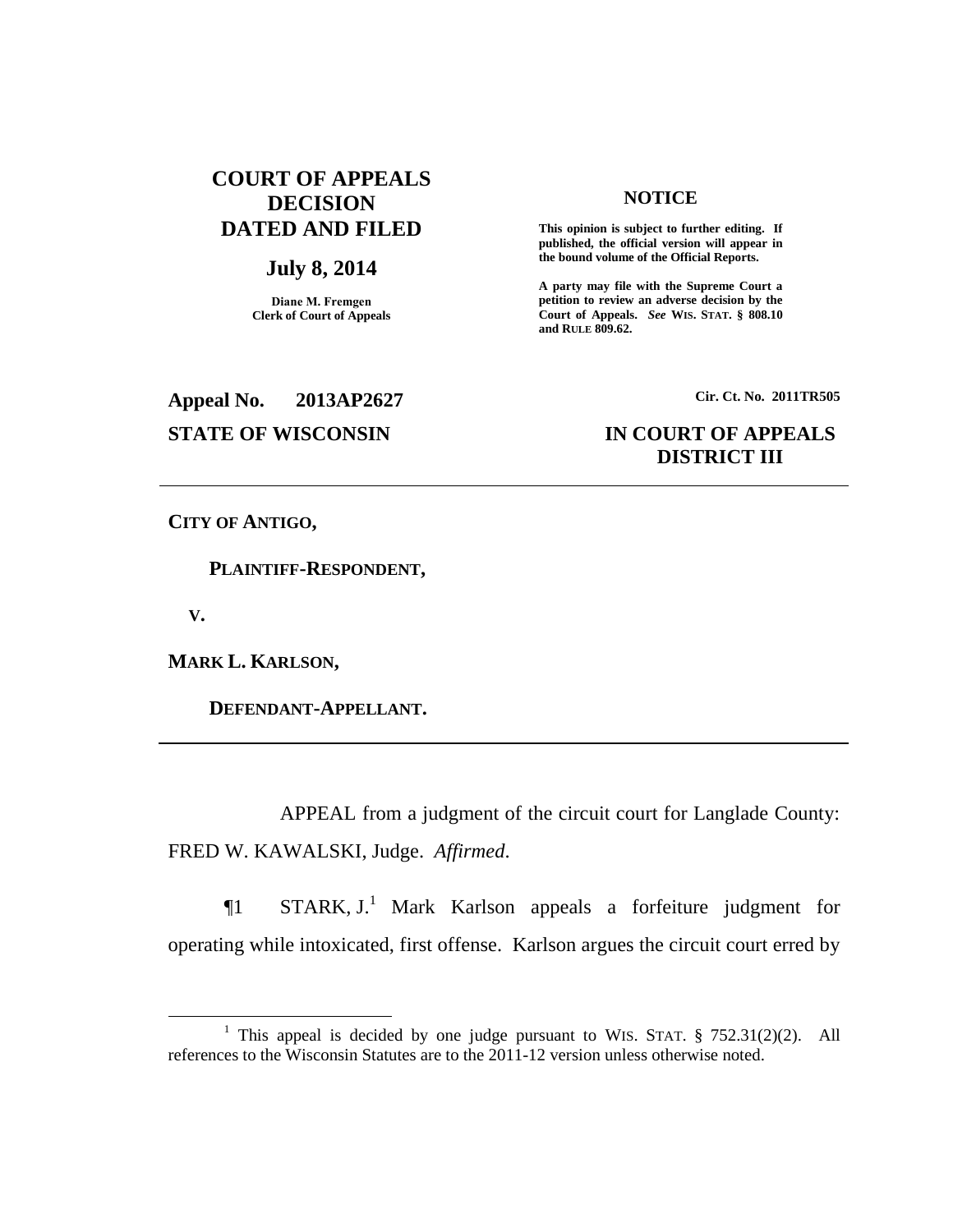denying his suppression motion because the officer unlawfully stopped his vehicle. We reject Karlson's argument, and affirm.

## **BACKGROUND**

¶2 At the suppression hearing, officer Jerry Reichl testified that on May 21, 2011, dispatch notified him of a traffic complaint involving a gray minivan traveling north on Highway 45. Reichl found a vehicle matching the description, ran the license plate on the vehicle, and discovered the vehicle's registration was expired. Reichl also observed the vehicle swerving within its lane of traffic, and stopped the vehicle. Ultimately, Karlson, who was driving, was arrested for operating while intoxicated.

¶3 On cross-examination, Reichl conceded that he may not have stopped the vehicle involved in the traffic complaint, but he testified that it did not matter because the vehicle he stopped had an expired registration. Reichl also did not recall whether he knew the registration was expired based on an outdated registration sticker or whether he had dispatch run the information and then dispatch informed him the registration was expired. After further questioning, Reichl conceded dispatch may have told him the registration was expired when it made its initial dispatch regarding the traffic complaint with the gray minivan. After more questioning, Reichl confirmed that it was dispatch who told him the registration was expired.

¶4 On redirect examination, Reichl confirmed he stopped the vehicle because of the expired registration. On recross-examination, Reichl testified that, although he stated in his police report that the registration was expired, this information was not included in the first paragraph of the report, where he described the initial dispatch regarding the traffic complaint.

2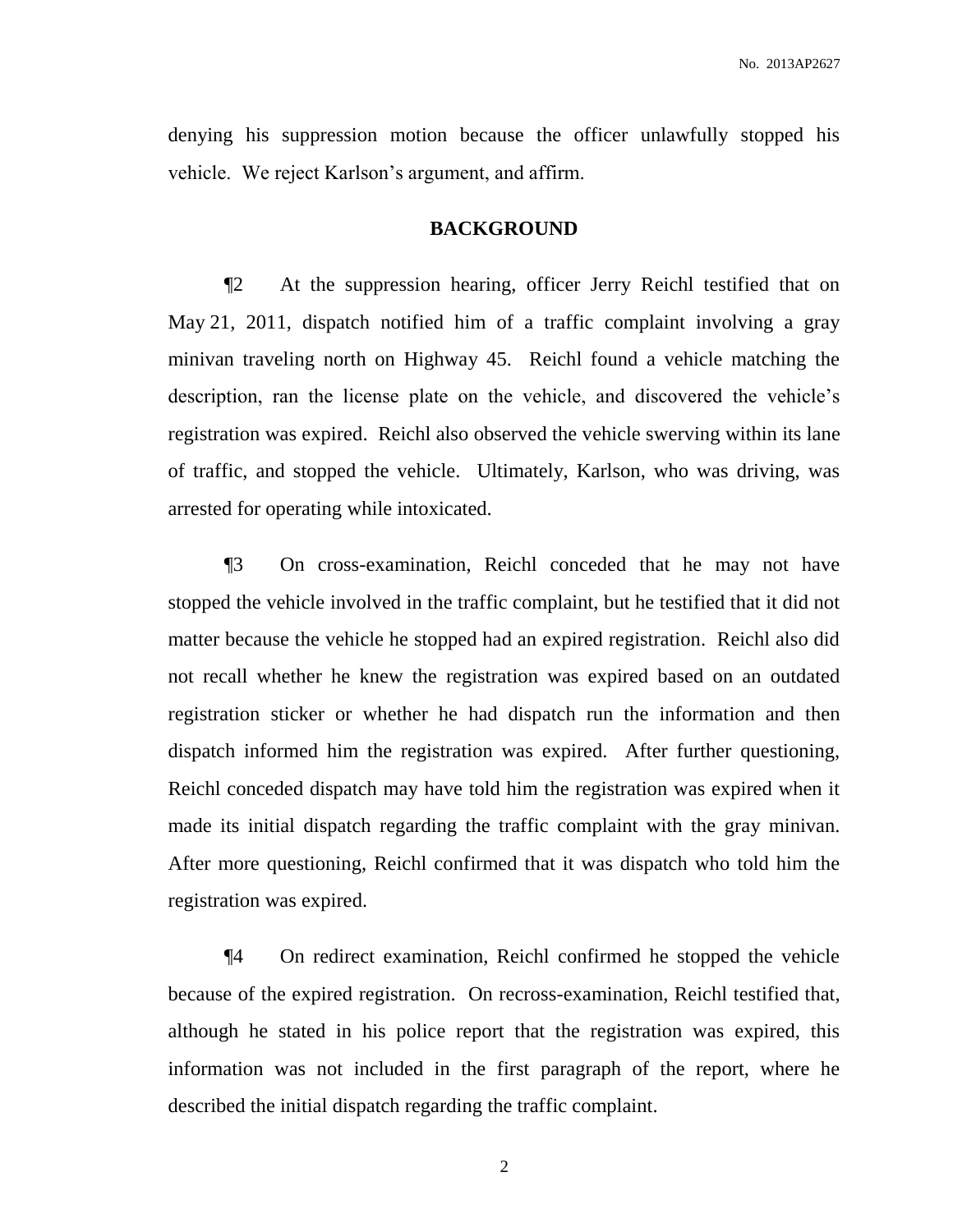### ¶5 The court issued a written decision that stated, in relevant part:

Officer Jerry Reichl was on patrol … when he received a message from dispatch that a grey minivan was on the highway with an expired registration. He observed such a vehicle and called in the plate and learned that this vehicle was indeed the vehicle that was being operated with an expired registration. While the Officer was following this vehicle he noticed that the vehicle had weaved within its own lane three (3) times. …

A stop is … deemed reasonable if there is a violation of the traffic code. … Further, also weaving in one's own lane in and of itself would not create reasonable suspicion, that fact coupled with other circumstances such as [an] expired registration is [a] sufficient basis to conclude that the stop was reasonable.

The court denied the suppression motion. Karlson pleaded no contest to the operating while intoxicated forfeiture, and the court found him guilty. He appeals.

### **DISCUSSION**

¶6 As a threshold issue, we begin with the issue of waiver. Karlson pleaded no contest to an operating while intoxicated forfeiture. "[A] voluntary and understanding guilty or no contest plea in a civil case constitutes a waiver of the right to appeal …." *County of Racine v. Smith*, 122 Wis. 2d 431, 437, 362 N.W.2d 439 (Ct. App. 1984). Although our legislature has carved out a narrow exception to this waiver rule for criminal cases, *see* WIS. STAT.  $\S 971.31(10)$ , that statute "has no application to civil cases." *Smith*, 122 Wis. 2d at 438. However, the guilty-plea waiver rule is a rule of judicial administration and in our discretion

 $\overline{a}$ 

<sup>&</sup>lt;sup>2</sup> WISCONSIN STAT. § 971.31(10) provides: "An order denying a motion to suppress evidence … may be reviewed upon appeal from a final judgment or order notwithstanding the fact that the judgment or order was entered upon a plea of guilty or no contest to the information or criminal complaint."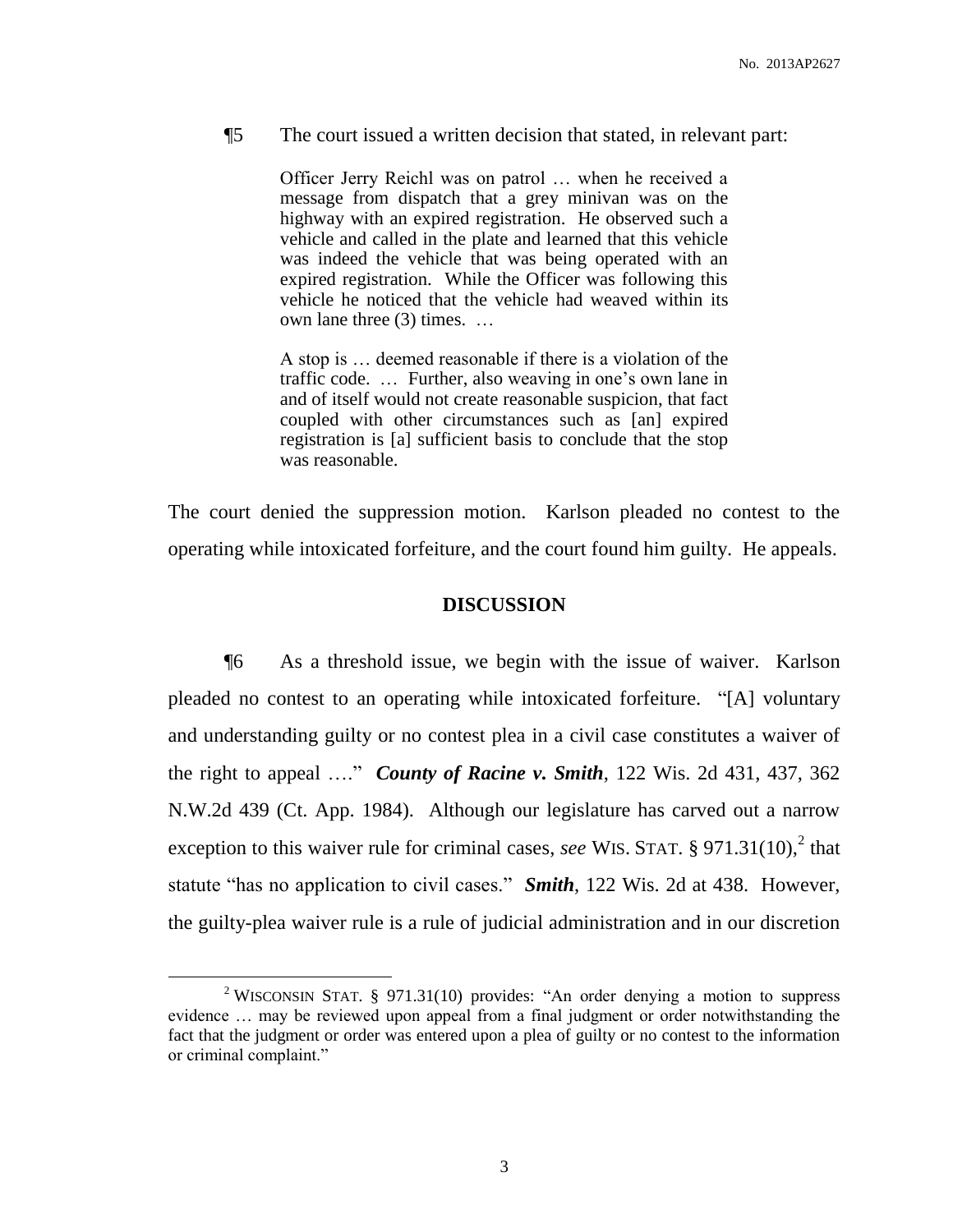we can decline to apply the rule. *State v. Tarrant*, 2009 WI App 121, ¶6, 321 Wis. 2d 69, 772 N.W.2d 750. In this case, both parties urge us to consider the merits of Karlson's appeal, noting Karlson's plea was based on a specific stipulation that he would be appealing the court's denial of his suppression motion. Based on the parties' stipulation, we will exercise our discretion to reach the merits of Karlson's appeal.

¶7 Karlson argues the circuit court erred by denying his suppression motion because the circuit court's findings do not support the determination that Reichl had reasonable suspicion to stop his vehicle. A police officer may conduct a traffic stop when the officer has grounds to "reasonably suspect that a crime or traffic violation has been or will be committed." *State v. Popke*, 2009 WI 37, ¶23, 317 Wis. 2d 118, 765 N.W.2d 569. Whether reasonable suspicion exists is a question of constitutional fact. *Id.*, 10. We uphold the circuit court's factual findings unless they are clearly erroneous; however, we independently apply those facts to constitutional principles. *Id.*

¶8 Karlson objects to the circuit court's determination that Reichl stopped him because of an expired registration. He contends Reichl did not determine his registration was expired until *after* Reichl stopped him. Karlson argues the circuit court's factual findings that Reichl "received a message from dispatch that a grey minivan was on the highway with expired registration" and that Reichl "observed such a vehicle and called in the plate and learned that this

4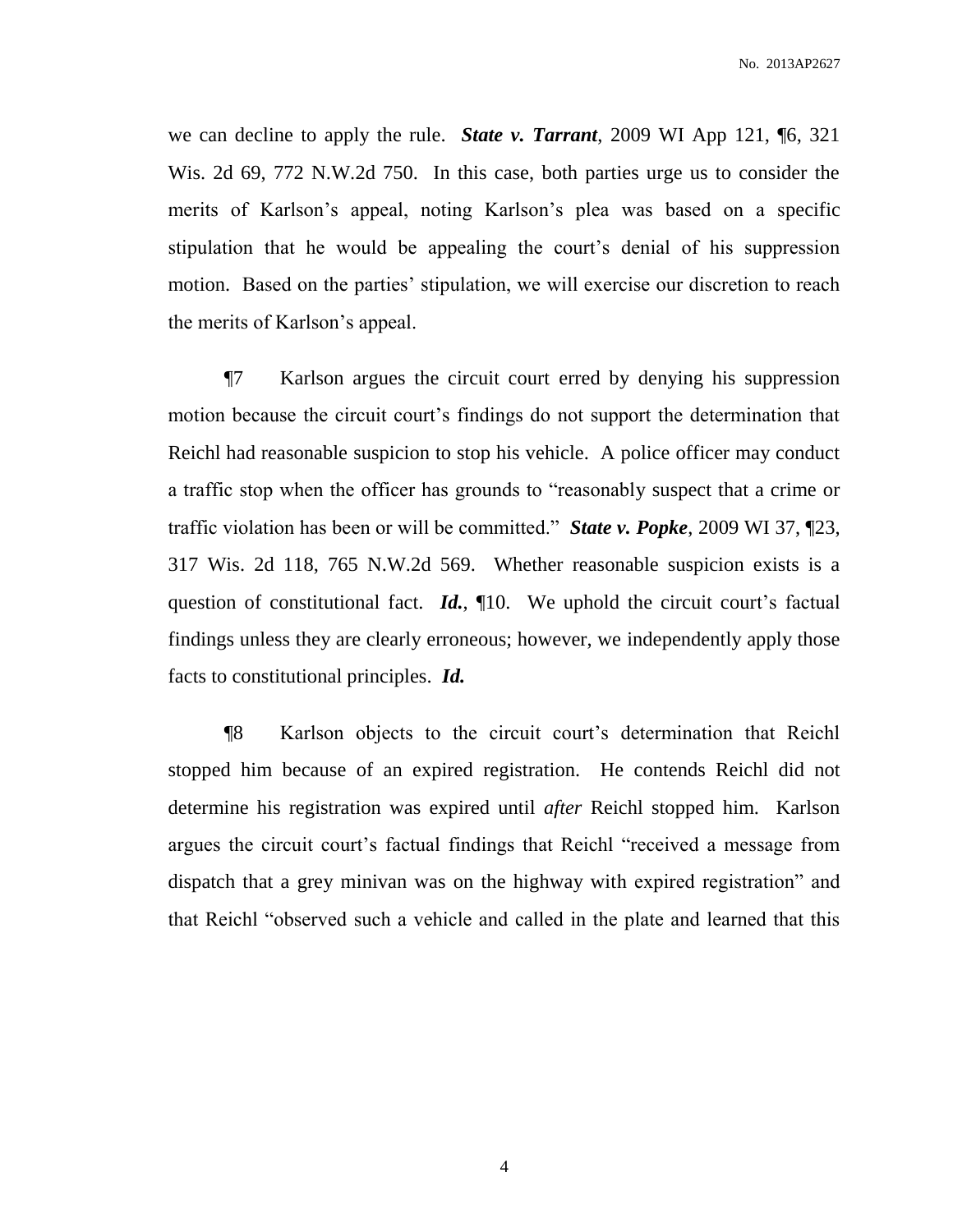vehicle was indeed the vehicle that was being operated with an expired registration" were clearly erroneous.<sup>3</sup>

¶9 In support of his assertion that the circuit court's findings were clearly erroneous, Karlson points to Reichl's concession during cross-examination that he did not include the fact that he knew about the expired registration in the first paragraph of his police report. He also asserts that Reichl's "recollection was poor at best," that the testimony regarding how Reichl learned the registration was expired was equivocal, that Reichl's testimony was unreliable, and that, if an expired registration was the reason for stopping the vehicle, "additional information would have been available" to prove the basis for the stop. He also asserts the "only credible version" is that Reichl did not learn of the expired registration until after the stop.

¶10 A circuit court's factual finding is clearly erroneous if "it is against the great weight and clear preponderance of the evidence." *State v. Sykes*, 2005 WI 48,  $\mathbb{Z}$ 1 n.7, 279 Wis. 2d 742, 695 N.W.2d 277 (quoted source omitted). Further, credibility determinations are for the circuit court. *See State v. Thiel*, 2003 WI 111, ¶23, 264 Wis. 2d 571, 665 N.W.2d 305. In this case, the record supports the circuit court's determination that Reichl knew Karlson's vehicle registration was expired before the stop. Reichl's testimony on cross-examination

 $\overline{a}$ 

5

<sup>&</sup>lt;sup>3</sup> Karlson also asserts the circuit court's determination that Reichl "had noticed that the vehicle had weaved within its own lane three (3) times" was clearly erroneous. However, Karlson develops no argument in support of why this finding was clearly erroneous. *See State v. Pettit*, 171 Wis. 2d 627, 646, 492 N.W.2d 633 (Ct. App. 1992) (court will not address undeveloped and inadequately briefed arguments). Further, we need not address this issue because we conclude there was reasonable suspicion for the stop regardless of whether Karlson was weaving within his lane. *See Gross v. Hoffman*, 227 Wis. 296, 300, 277 N.W. 663 (1938) (only dispositive issues need be addressed).